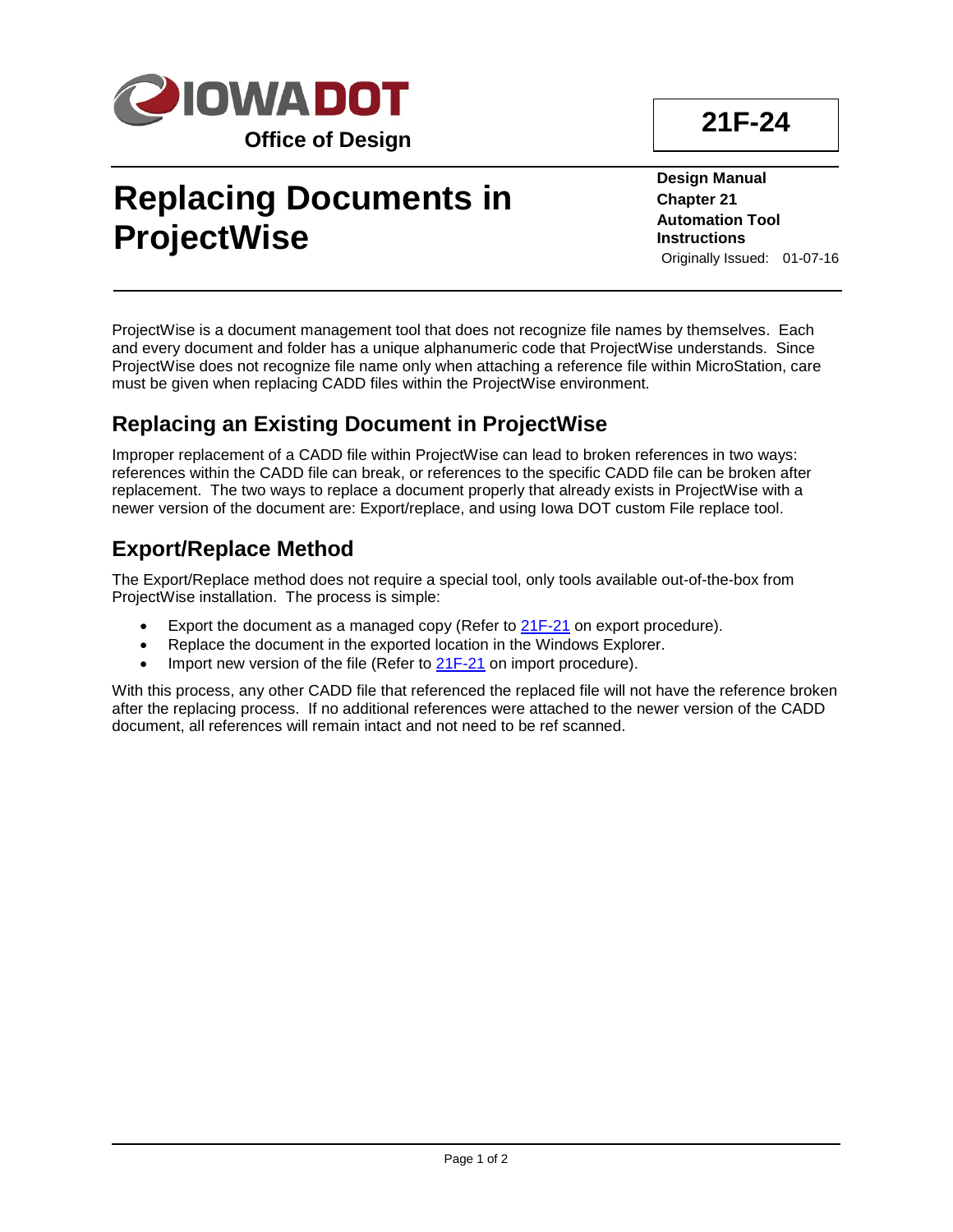#### **Using the Iowa DOT Custom File Replace Tool**

The Iowa DOT has had a custom tool created to replace documents that already reside in the ProjectWise system. The tool functions similar to Windows when trying to move a file into a folder where a file of the same name already exists. This tool must be installed on your machine to be used. Outside users will not have this tool available if not set up on their local computer.



The tool mimics the Copy & Replace functionality of Windows Explorer. **Copy and Replace** replaces the existing document of the same name with the document that was drug into ProjectWise. **Don't Copy** does not change anything and cancels in process. **Copy, but keep both files** will create a sequential numeric naming of the new file that was named the same as the original document.